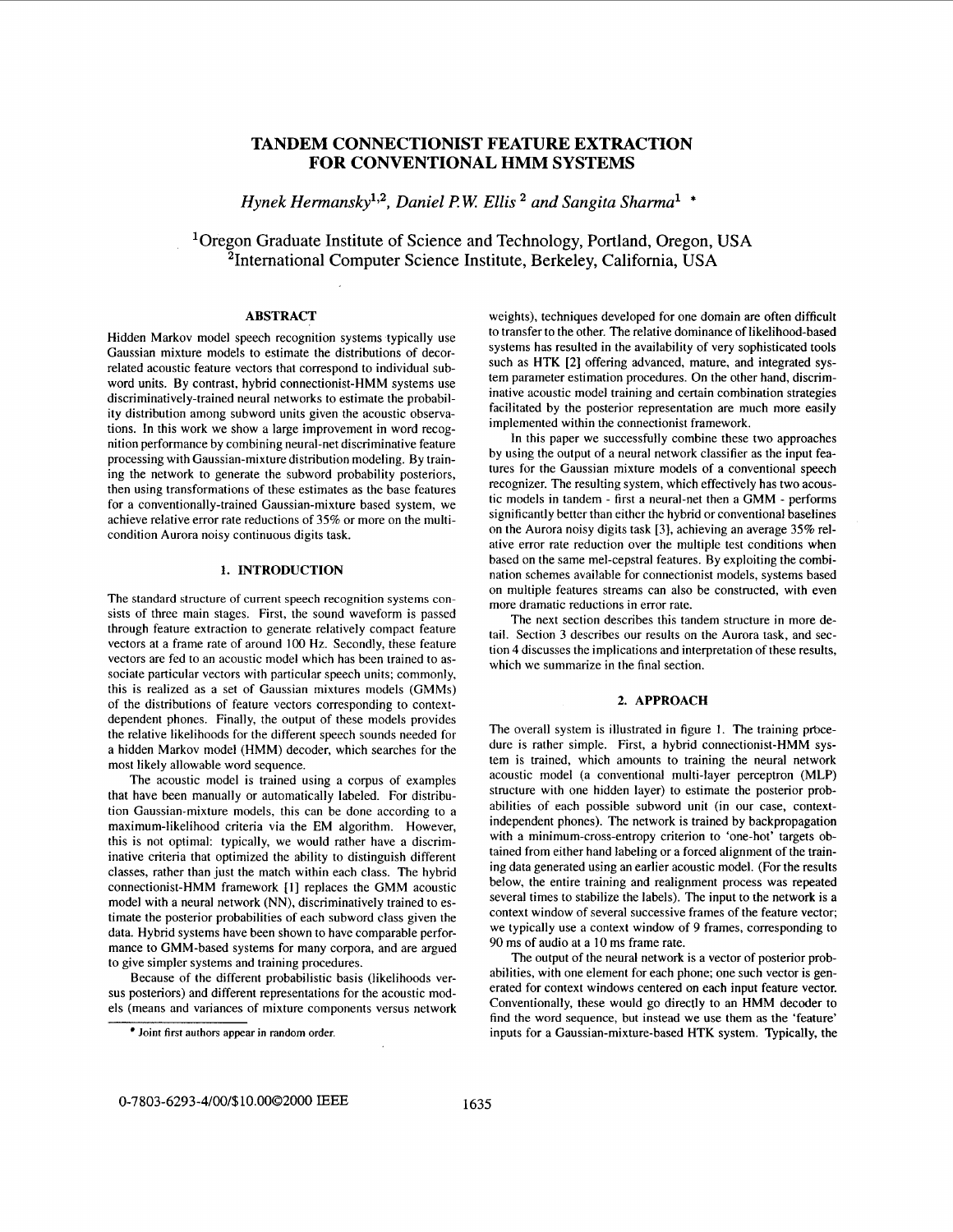

Figure 1: Block diagram of the tandem speech recognition system, in which a neural network, trained to phone targets, is used to generate input features fed to a conventional GMM HTK recognizer. Items in parentheses correspond to the conventional hybrid recognition system.

number of phones is between 30 and 50, so the total dimensionality of the feature space is much the same as with normal features augmented by deltas and double-deltas.

Because the posterior probabilities have a very skewed distribution, we find it advantageous to warp them into a different domain, for instance by taking their logs. An alternative to this is to omit the final nonlinearity in the output layer of the neural network. We use the "softmax" nonlinearity in this position (exponentials normalized to sum to I), so simply skipping it is very close to taking the log of the subsequent probabilities.

The 'features' constituted by the log-posteriors have the rather unusual property of tending to contain one large value (corresponding to the current phone) with all other values much smaller. We find that applying a global decorrelation via the Karhunen-Loeve (KL) transform improves system performance, presumably by improving the match of these features to the Gaussian mixture models.

For our experiments below with the Aurora task, our GMMbased HTK system was the baseline defined for that task: **<sup>11</sup>** whole-word models of 18 states each, and 3 mixture components per state, plus a 5 state, 6 mixture silence model.

The Gaussian mixture system must of course be retrained with the new features. This can be done on the same training set as was used to train the neural network, although better results should be possible by using a second set of utterances held out from the original training, to make the features truly representative of the behavior of the net on unseen data. This has to be balanced against the impact of reducing the training data available to each stage, which we did not investigate.

**A** more radical approach is to use a completely separate task to train the neural network; some results and discussion relating to this option are presented below.

### **3. RESULTS**

Our results are summarized in table **1.** The Aurora task consists of connected digit strings (from Tldigits) mixed with four different kinds of background noise at 7 different signal-to-noise ratios (SNRs) from clean to -5 dB, for a total of 28 test conditions. For clarity, we report just three word-error-rate (WER) figures for each system, averaged across the four noise conditions and spanning several SNR levels. For a single figure-of-merit, we report the average per-condition ratio of word-error rate to the baseline HTK system using the plain mel-frequency cepstral coefficient (MFCC) features plus deltas and double-deltas. All the other systems in table **1** are also based on the 14 MFCC features plus deltas and double-deltas, and use the same neural network model which took a context window of 9 frames for a total of 378 input units feeding

|                     | $WER\%$ / SNR |      |                   | <b>Baseline</b> |  |  |
|---------------------|---------------|------|-------------------|-----------------|--|--|
| System              | Clean         | 15dB | 5dB               | ratio %         |  |  |
| <b>HTK</b> baseline | 14            | 37   | $\overline{15.9}$ | 100.0           |  |  |
| Hybrid baseline     | 1.6           | 2.6  | 8.7               | 84.6            |  |  |
| Tandem logp         | 0.9           | 2.2  | 9.0               | 69.1            |  |  |
| Tandem lino         | 1.2           | 2.5  | 9.3               | 81.4            |  |  |
| Tandem logp+KL      | 1.1           | 21   | 9.3               | 71.0            |  |  |
| Tandem lino+KL      | 0.9           | 2.1  | 8.0               | 64.5            |  |  |

Table **1:** Word error rates and average WER-to-baseline ratios for different systems, all based on MFCC features. The first line is the standard HTK GMM baseline defined for the Aurora task. The second line is a conventional hybrid system, based on the posterior estimates generated by the neural-net acoustic model. The remaining four lines are the results of tandem systems, feeding versions of the posteriors into the HTK system; "logp" indicates that the log of the posteriors are taken, whereas "lino" systems use the neural-net outputs directly, before the final nonlinearity is applied. "+KL" indicates that a full-rank Karhunen-Loeve orthogonalization was applied before passing the values to the HTK system.

a hidden layer of 480 units then an output layer of 24 units, one for each of the phones used in our pronunciation models for this task.

From the table, we see that the baseline hybrid system has, on average, only about 85% of the word errors of the HTK baseline, although it performs insignificantly worse in the clean condition. (Since there are 13,159 words in each per-SNR test, 5% significance requires a difference of about 0.25% in WER). The best tandem system, using the pre-nonlinearity outputs of the network plus Karhunen-Loeve orthogonalization, manages to reduce the baseline word error rate by more than a third overall, for a very significantly improved performance.

#### **3.1. Feature stream combination**

One approach that has shown itself to be beneficial time and again in hybrid systems is feature stream combination via simple averaging of the log posterior probabilities from several independent acoustic model networks **[4, 51.** Since this generates a posterior probability stream comparable to the output of a single network, we can similarly use it as input to an HTK system, either by taking log probabilities followed by orthogonalization, or by simply summing the pre-nonlinearity network outputs, which is mathematically very similar as discussed above. To illustrate, table 2 gives some example results of comparing two different feature streams,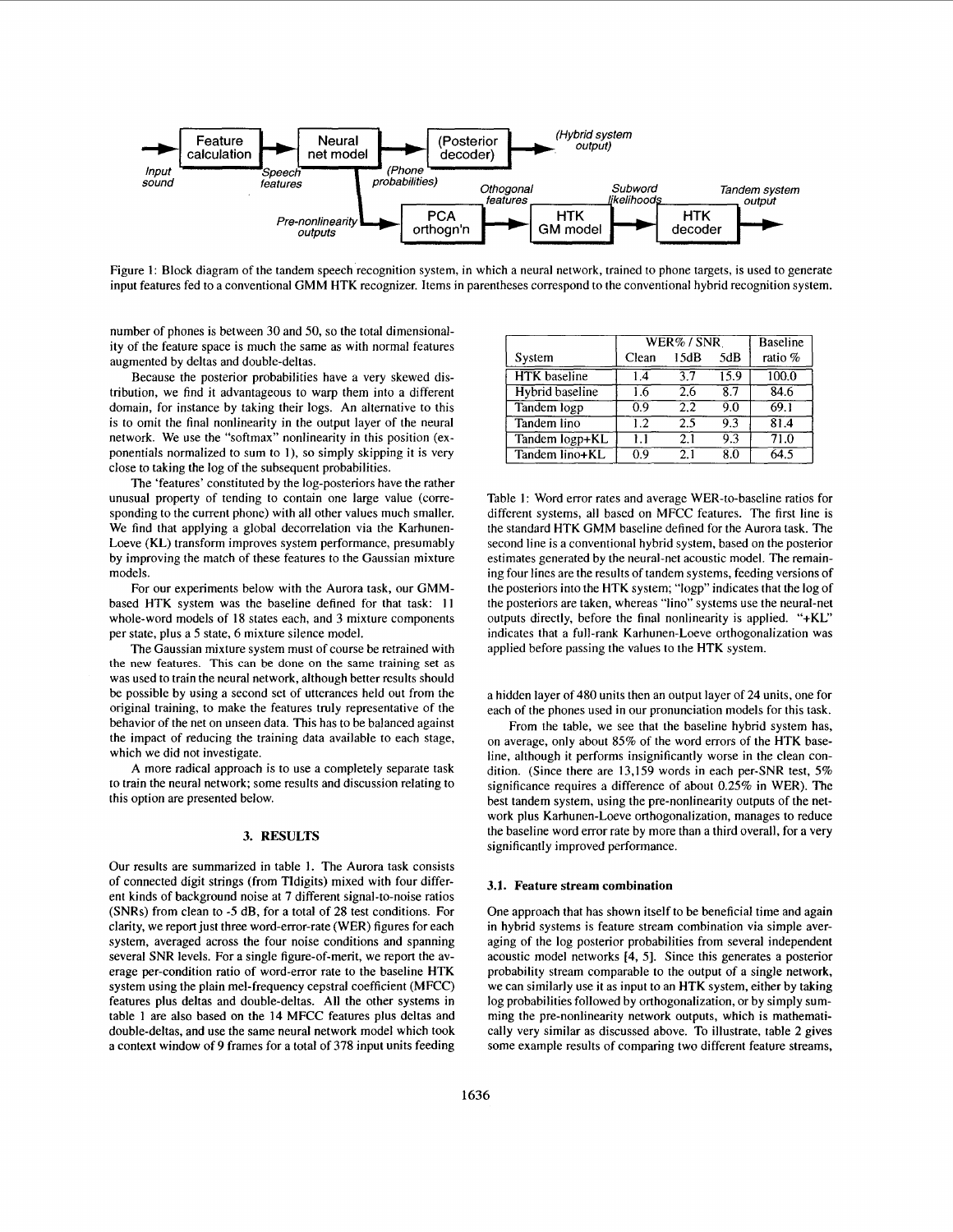|                   | WER%/SNR |      |      | <b>Baseline</b> |  |  |
|-------------------|----------|------|------|-----------------|--|--|
| System            | Clean    | 15dB | 5dB  | ratio %         |  |  |
| <b>Hybrid PLP</b> | 2.6      | 2.8  | 10.6 | 89.6            |  |  |
| <b>Hybrid MSG</b> | 21       | 29   | 11.6 | 87.1            |  |  |
| Hybrid PLP+MSG    | 1.3      | 1.9  | 8.5  | 60.6            |  |  |
| Tandem PLP+MSG    | በ'7      | 1 ร  | 79   | 47 Z            |  |  |

Table 2: Word error rates and average WER-to-baseline ratios for different Aurora systems based on PLP and MSG features. "Hybrid", and "Tandem" have the same meanings as the previous table. Feature combination for the hybrid system was by averaging log posteriors; for the tandem system, it was by summing prenonlinearity outputs. The tandem system also uses KL orthogonalization.

PLP [6] and modulation-filtered spectrogram (MSG, **[7]).** These are two components of our full Aurora system, which is described in more detail in **[8].** (Note that the quoted results are for an earlier system that used per-utterance normalization of all features; this tends to hurt the clean case, but help the high-noise cases. More important, however, are the comparative results between the systems in the table).

These results show again the great benefits obtained in combining features as distinct as PLP and MSG. These gains not only carry over into the tandem system, but we again see a relative improvement of approximately 20% in the overall ratio-to-baseline figure by adding the GMM stage onto the base neural network.

### **3.2. Cross-corpus results:,**

All tandem systems presented so far have used the same Aurora multi-condition training set for both the neural network and the GMM training. For a number of reasons, including the effort required to build a system for a new task, it would be desirable to have "task-independent" version of the neural-net stage, constituting a single "black-box" 'feature extractor, similar to MFCCs, which could be applied in a wide range of circumstances. To investigate this possibility, wettrained a network of the same size as our previous examples on thedarge-vocabulary OGI Stories corpus (which we have used previously as a source of general-purpose acoustic models **[9]).** Since the Stories corpus contains only clean speech, we tested on a modified Aurora task using only the clean utterances for training the HTK system, and testing only on clean and SNRs of 20 and **15** dB. These results are shown in table 3.

Note that although all the HTK trainings and the Stories network were based on clean data only, the comparison Aurora-based network was trained over the full range of noise conditions, and hence permits much better performance for the non-clean conditions. Unfortunately, we see that the Stories-based network performs much worse, and significantly worse than the MFCC-based HTK baseline. This result is discussed in the next section.

### **4. DISCUSSION**

This is far from being the first time that neural networks have been proposed as feature preprocessors for speech recognition. Bengio [10] suggested using them to increase state likelihoods in HMM systems, and Rigoll and Willet [11] showed significant im-

|                | WER%/SNR     |      | <b>Baseline</b> |         | $WER\%$ / SNR            |             |      | <b>Baseline</b> |         |
|----------------|--------------|------|-----------------|---------|--------------------------|-------------|------|-----------------|---------|
| Svstem         | <b>Clean</b> | 15dB | 5dB             | ratio % | System                   | $\cap$ lean | 20dB | 15dB            | ratio % |
| Hybrid PLP     |              | 2.8  | 10.6            | 89.6    | <b>HTK MFCC baseline</b> |             |      |                 | 100.0   |
| Hybrid MSG     | L.,          |      |                 | 87.1    | Tandem Aurora-PLP        |             |      | 4.4             | 72.1    |
| Hvbrid PLP+MSG |              |      |                 | 60.6    | Tandem Stories-PLP       |             | 10.3 | 16.3            | 144.6   |

Table 3: Word error rates and average WER-to-baseline ratios comparing tandem systems based on neural networks based on PLP features and trained over the full multi-noise Aurora set (Aurora-PLP) or the separate, clean OGI Stories corpus (Stories-PLP). All GM models were trained on clean data only, although the Aurora-PLP net was trained on the full range of conditions.

provements from an MLP inserted as a feature preprocessor into a previously-trained Gaussian-model HMM system, again training the net based on the HMM state. Fontaine et al. [ **121** use the first 3 layers of a four-layer net as a form of "non-linear discriminant analysis" (NLDA), to emphasize the relationship to the betterknown linear discriminant analysis (LDA). They achieved a 20- *25%* relative error reduction for the Phonebook large-vocabulary isolated-word corpus. However, training of four layer networks is typically rather demanding, and the unknown structure of the representation employed in the hidden layer precludes the kinds of combinations described above.

Given the quite dramatic gains shown by the tandem architecture, it is worth spending a little time discussing what is actually going on. Our view of these neural network classifiers is that they focus their modeling power on the small patches of feature space that lie on the boundaries between phones, since these represent the most difficult cases in the training set [ **131.** Thus, we can imagine the neural network performing some kind of global remapping of feature space in which these boundaries are vastly magnified and sensitively mapped, whereas all the mid-class regions are discounted and only coarsely reflected in the output. This is exactly what you want from a feature space: that it emphasizes significant variation and minimizes or removes irrelevant detail. However, this usually comes at the price of task specificity, as discussed below.

Although it is easy to accept that this discriminative transformation confers performance advantages, this doesn't explain why the tandem arrangement of GMM after neural-net should perform better than the the conventional hybrid system using the neural network outputs directly. We can only speculate about the cause of this additional gain, but we note (a) the Gaussian models do introduce a large number of additional parameters, evidently in a useful way; (b) in these experiments, the HTK system used whole-word models rather than phone models, which may have provided an alternative, advantageous perspective on the training data; and (c) the HTK system does a full re-estimation of all HMM parameters, whereas the simpler hybrid system used fixed transition penalties, state durations etc. In the past we have seen little or no cost to this simpler structure, but it may have been poorly matched to this task.

As an alternative to conventional feature calculation, the features-plus-neural-net has several distinctive characteristics:

Since the net is trained to discriminate specific phone targets, it is intrinsically language dependent; indeed, in the smallvocabulary Aurora task, the net will not really be learning 'contextindependent' phones at all, but rather the phones in the few specific